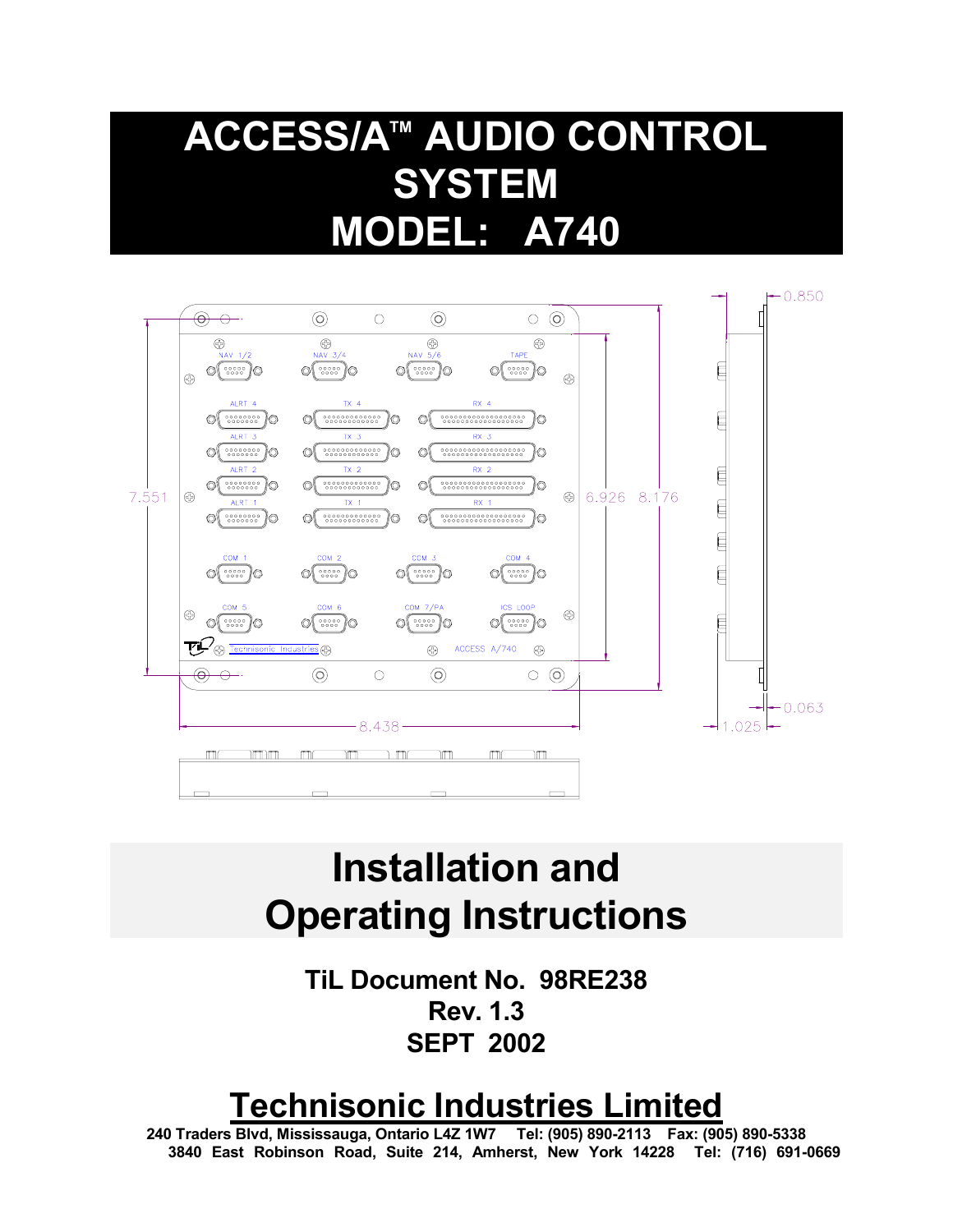| <b>REVISIONS</b> |                                               |                                                                                                                                                               |             |                 |  |
|------------------|-----------------------------------------------|---------------------------------------------------------------------------------------------------------------------------------------------------------------|-------------|-----------------|--|
| Revision         | Page                                          | <b>Description</b>                                                                                                                                            | <b>Date</b> | <b>Approved</b> |  |
| 1.1              |                                               | Changed headers on all sections to match                                                                                                                      | 27 OCT 98   |                 |  |
| $1.2$            | $1 - 3$<br>$1 - 3$<br>iv                      | Added dimensions & weight to specs<br>Change operating high temperature limit<br><b>Update Table Of Contents</b>                                              | 30 MAY 00   |                 |  |
| 1.3              | front<br>iii<br>$1 - 2$<br>$2 - 3$<br>$2 - 8$ | new address<br>new address<br>delete TSO / DO-214 / DO-160c references<br>add installation kit part numbers<br>correct Alert-5/Alert-6 and ground pin numbers | 24 Sep. 02  |                 |  |
|                  |                                               |                                                                                                                                                               |             |                 |  |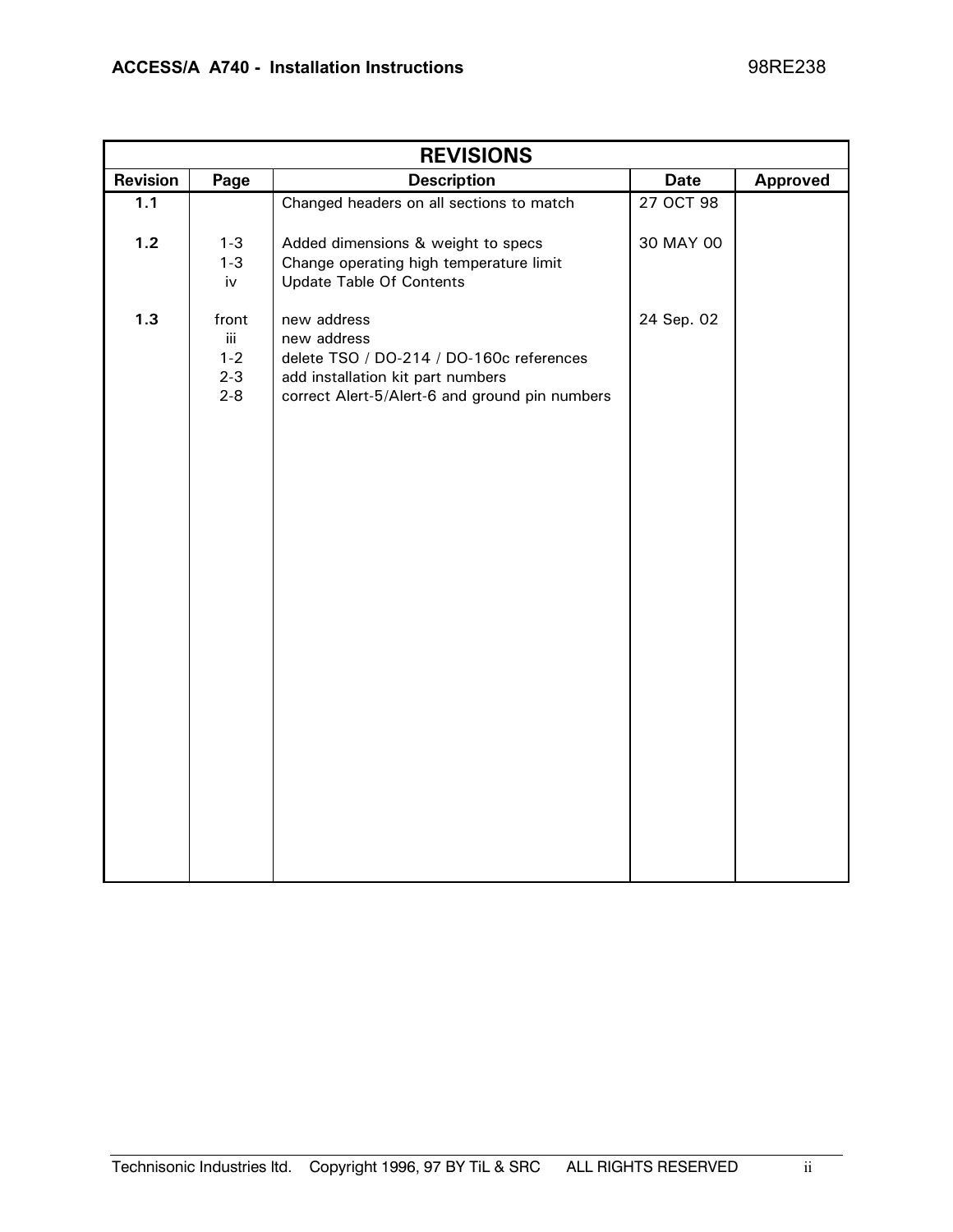# **Z**CAUTION

This unit contains **static sensitive devices**. Wear a grounded wrist strap and work at a static-safe workstation when handling internal printed circuit boards.

# ;**WARRANTY INFORMATION**

The Model A710 Audio Controller is under warranty for one year from date of purchase. Failed units caused by defective parts or workmanship should be returned for warranty service to:

**Technisonic Industries Limited Technisonic Industries Limited**  Mississauga, Ontario L4Z 1W7 Amherst, New York 14228

240 Traders Blvd 3840 East Robinson Road, Suite 214

Tel: (905) 890-2113 Tel: (716) 691-0669 Fax: (905) 890-5338

# **V** TRADEMARK INFORMATION

**ACCESS/A, ACCESS/D, ACCESS/R & ACCESS/F** are all trademarks of Technisonic Industries Ltd. and Sphere Research Corporation. All rights reserved.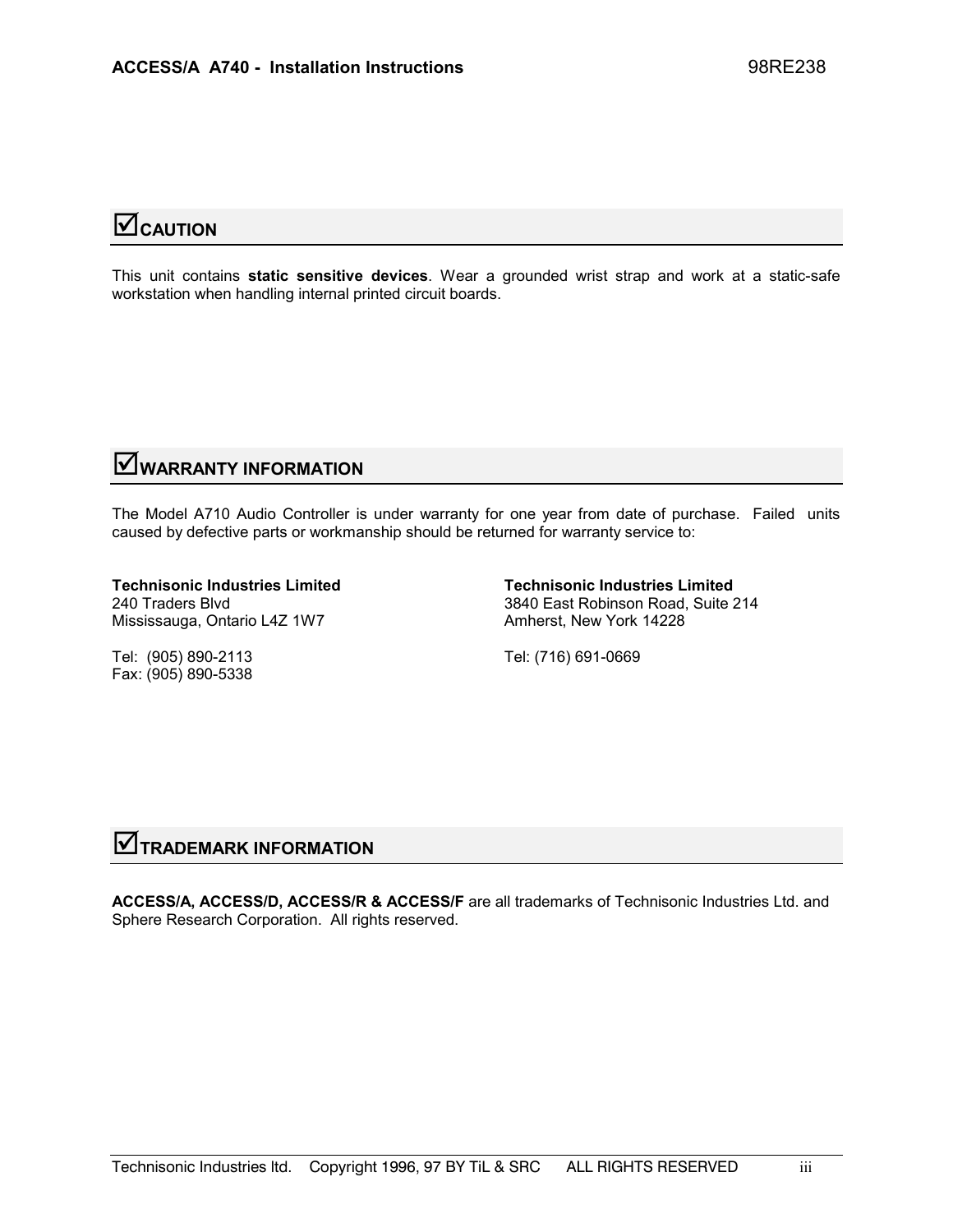### **TABLE OF CONTENTS**

#### TIL DOCUMENT 98RE238 **SECTION 1 GENERAL DESCRIPTION**  $11$  $1.2$  $1.3$  $1.4$  $1.5$ **INSTALLATION INSTRUCTIONS SECTION 2**  $2.1$  $2.2$  $2.3$  $2.4$  $2.5$  $26$ ICS Connector J1008 2-11

 $iv$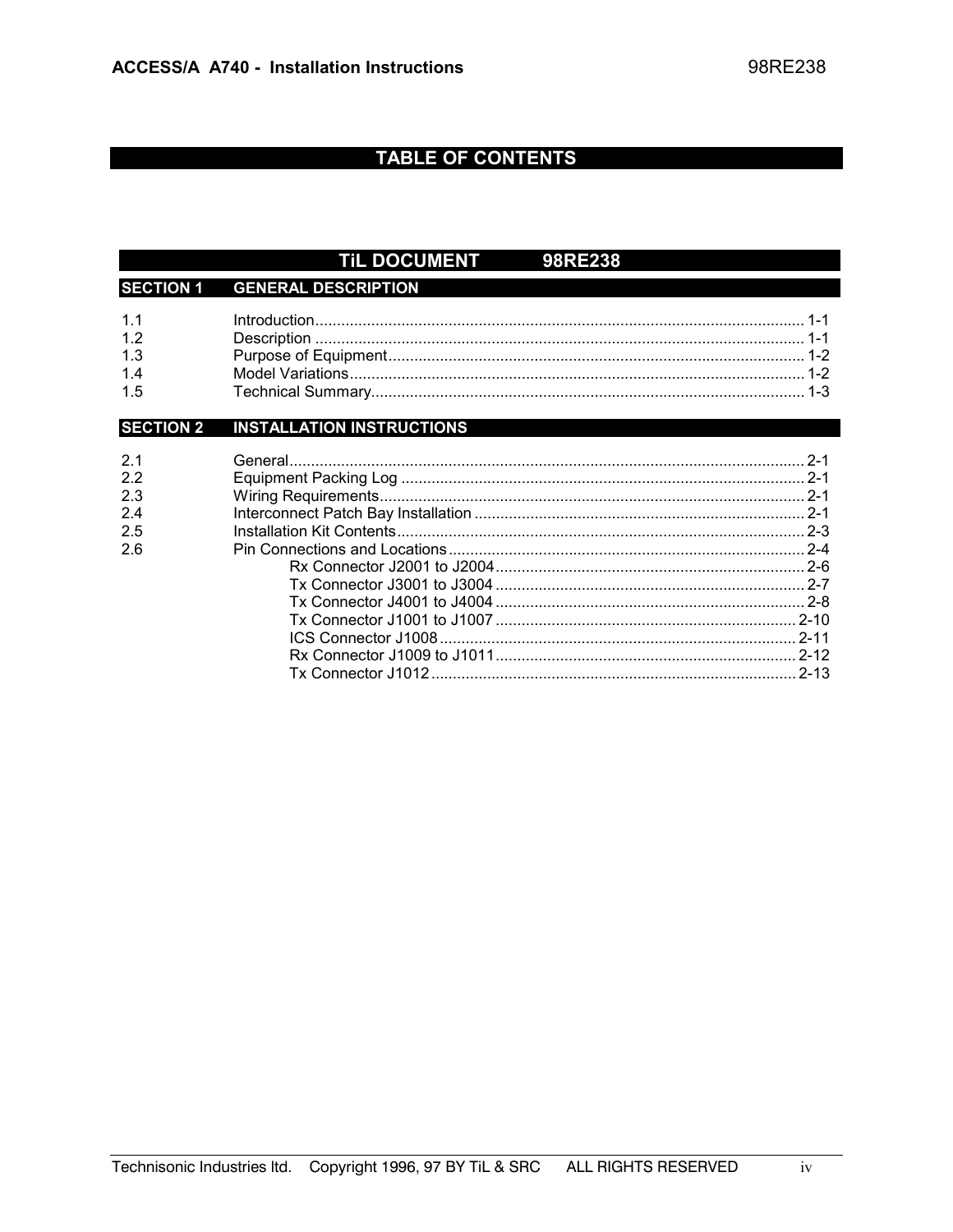### **SECTION 1**

### **GENERAL DESCRIPTION**

#### 1.1 INTRODUCTION

This publication provides operating and installation information on the Model A740, ACCESS/A Interface Patch Bay, manufactured by Technisonic Industries Limited. This unit is designed to provide high performance audio wiring termination, and will work with both TiL ACCESS/A and other vendor's audio systems. The unit is plug and pin compatible with the **ACCESS/A** family format, to allow fleet wide compatibility with all  $ACCESS/A$  installations. This unit also incorporates RF hardening, common ground return management, audio line terminations, and a simple upgrade or expansion path for system installations as new items are added.

### 1.2 DESCRIPTION

The A740 has 24 industry standard D-subminiature connectors, using machined pin construction, heavy gold plating and jackpost style connector locks. They are internally mapped to provide 4 parallel connector groups for to up to 4 separate audio stations, 7 plugs for transceiver/PA attachment, 3 plugs for nav aid interfacing, a dedicated tape player (entertainment) connection, and an ICS tie line management connector for intercom loop control.

When using **ACCESS/A** controls, the fully floating interface is correctly maintained, and a floating, isolated, bridge-compatible interface is also maintained for stereo tape players. When other manufacturer's audio systems are used, the tape interface must be considered carefully, as lines may become grounded in an unwanted manner by the internal grounding of the specific controls used.

Each radio port allows the correct termination of shields and (if desired) audio line common grounding points. An audio line termination is also provided for RX audio  $(1K)$ , and RFI suppression is provided across the mic line with a 0.022uF capacitor shunt. If all the default wiring is installed during the initial installation, then adding a new radio to the ship becomes a simple matter of plugging in the radio port connector, and routing those wires to the new radio. All signal distribution to other system locations is then managed by the A740.

The ICS Tie line port allows loop control of the ship, and can be configured by an **ACCESS/A** A770 eyebrow panel, external switches, or another vendor's loop control system. An internal load (1K) may be added to the system for line levelling, or disabled. The unit is shipped with this load disabled.

The Tape Player port accepts stereo music inputs, and has a DC load (100 ohms/1W), and series elements (2x 1K) to prevent accidental tape unit damage from wiring problems or shorts. The resistors can be altered, removed or tied together in other way (to provide a mono output, for example) within the A740, if required. A line is also brought to this connector for a logic line, usually dedicated to ICS call alerting, and routed to the alerting connectors.

A massive, consolidated common ground is also provided in the A740 via the case return, if needed for a "common ground" audio return point.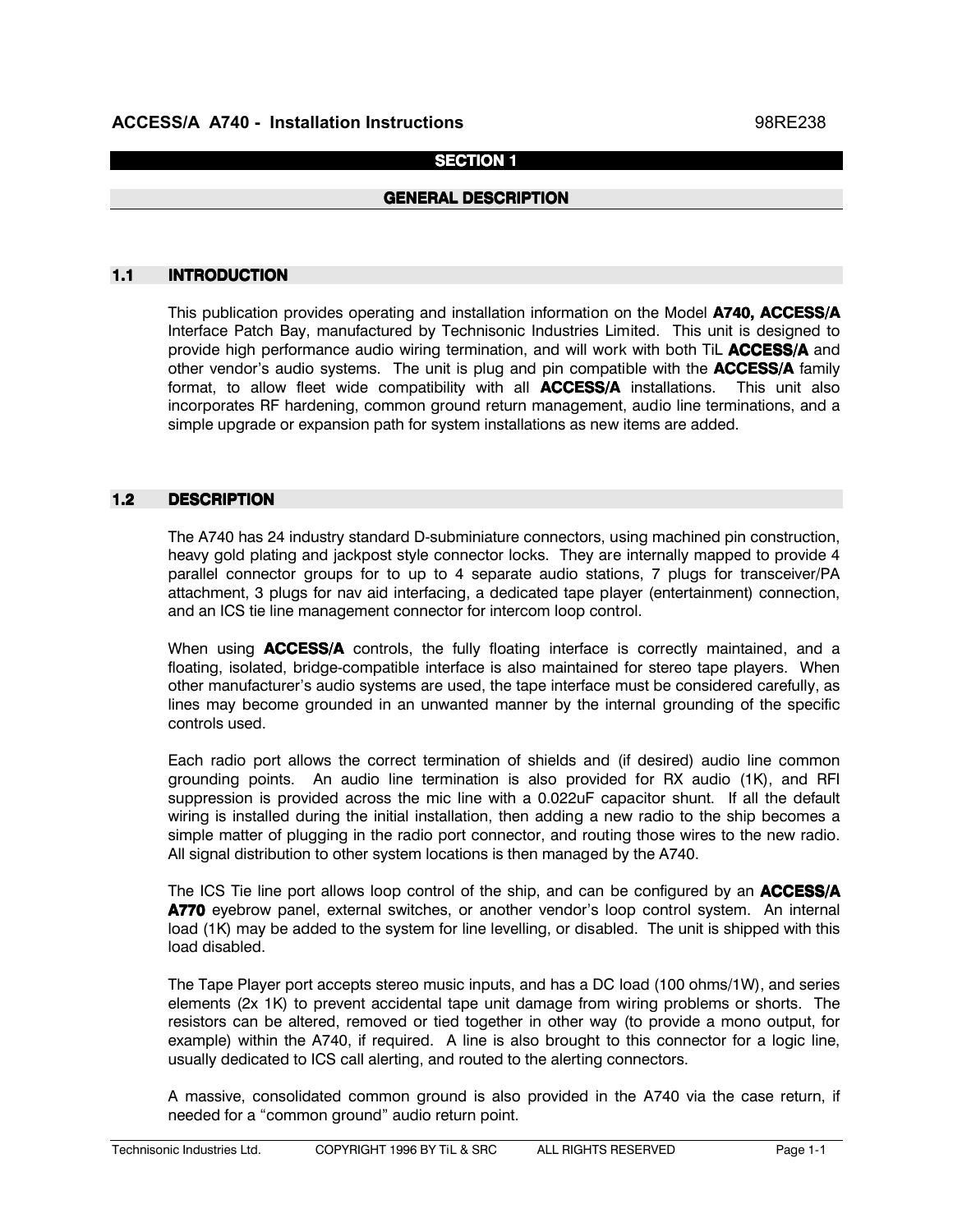#### $1.3$ **PURPOSE OF THE EQUIPMENT**

The A740 ACCESS/A Interface Patch Bay is designed to provide centralized audio wiring interconnection within an airborne communications environment. This includes radio and transceiver selection, intercom, airframe threat alerting, and crew management. The unit has been packaged to minimize size and weight characteristics and is ideally suited for helicopter installations, where it can be conveniently be located at the end of the central control console. The product is an interconnect device only, and provides no other signal processing or control functions

#### $1.4$ **MODEL VARIATION**

The A740 currently comes in one basic configuration, which supports four audio control stations.

The mounting brackets may be attached to either side of the unit, for orientation as needed in the airframe, and the brackets support attachment from either the front (with up to AN3/10-32 bolts or screws) or rear surface with pre-fixed 8-32 PEM nuts.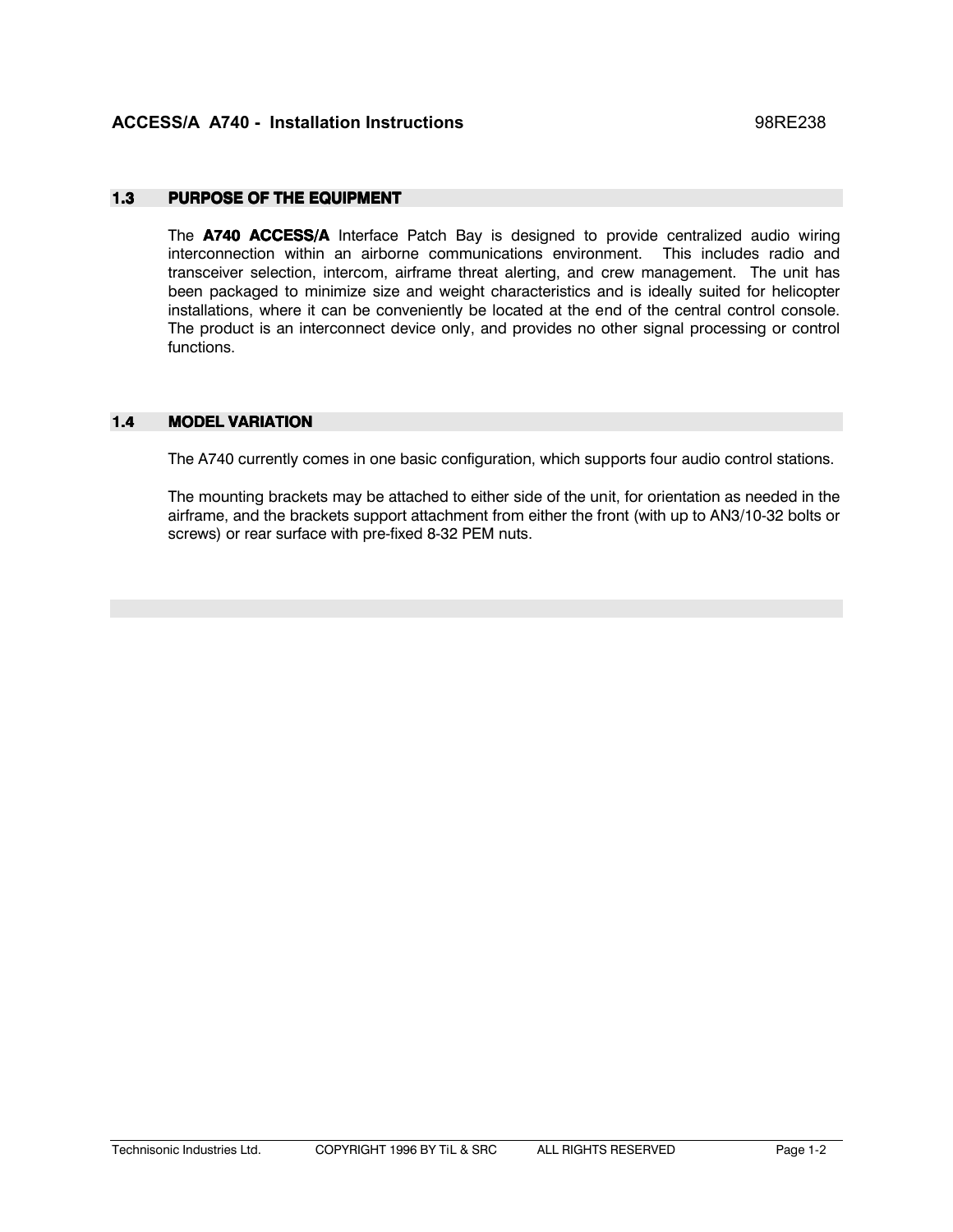### **ACCESS/A A740 - Installation Instructions**

#### $1.5$ **TECHNICAL SUMMARY**

A summary of the relevant electrical, operational, mechanical and physical characteristics of the control panel are given in Table 1-1, General Specifications.

| <b>TABLE 1-1 GENERAL SPECIFICATIONS</b>                                                                                |
|------------------------------------------------------------------------------------------------------------------------|
| MODEL A740<br>ACCESS/A INTERFACE PATCH BAY:                                                                            |
| PHYSICAL CHARACTERISTICS:                                                                                              |
| <b>POWER SOURCE REQUIREMENTS:</b>                                                                                      |
| <b>TECHNICAL CHARACTERISTICS:</b><br>Tape Player Load 100 Ohms/1W, plus 2 ea. 1K (series) elements in each bridge line |
| ENVIRONMENTAL:                                                                                                         |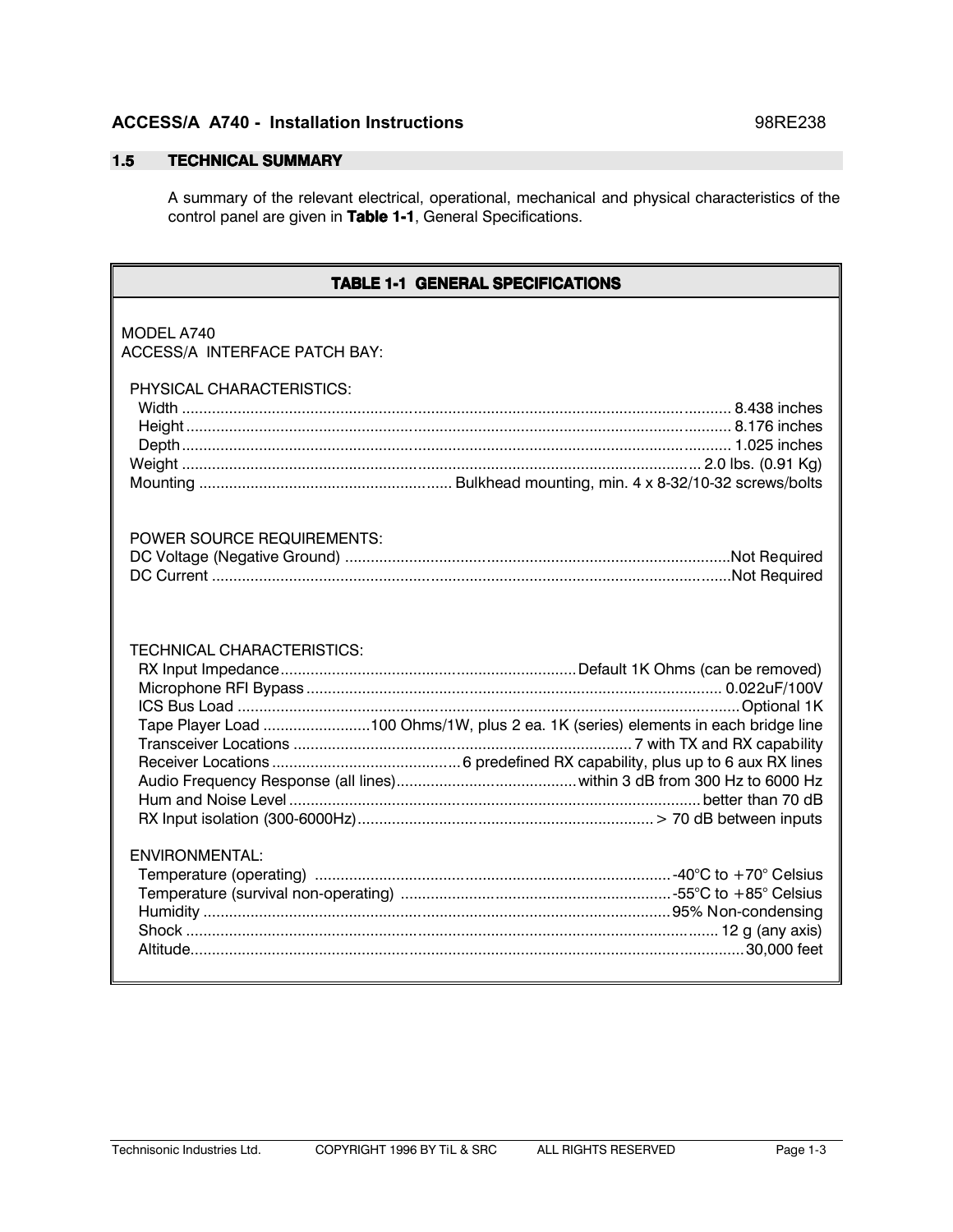### **SECTION 2**

### **INSTALLATION INSTRUCTIONS**

#### $2.1$ **GENERAL**

This section contains information and instructions for the correct installation of the A740, **ACCESS/A** Interconnect Patch Bay.

Make certain that the unit is correctly operating in accordance with the equipment user's requirements and manufacturer's specifications, prior to releasing the equipment for service.

#### $2.2$ **EQUIPMENT PACKING LOG**

Unpack the equipment and check for any damage that may have occurred during transit. Save the original shipping container for returns due to damage or warranty claims. Check that each item on the packing slip has been shipped in the container.

#### $2.3$ **WIRING REQUIREMENTS**

Airframe wiring should be MS22759 Tefzel or Raychem 44 (81044) or 55 single conductor and shielded wire. Heatshrink solder sleeves (such as Raychem or equivalent) should be utilized for shield termination.

All Microphone audio input and output line connections should be made with 2 or 3 conductor/twisted pair shielded cables as illustrated. Receiver audio input lines should also be 2 conductor twisted pair shielded cables. The power and ground lines should be a minimum of #22 AWG (#20 preferred). Keying and all audio lines may be #24 AWG or larger.

### **CAUTIONS:**

**DO NOT** bundle any low level audio lines with RF coaxial cables, AC inverter, motor, pump or blower wiring, which can cause noise coupling between the various systems, especially during RF transmission or pump/blower mechanical operation. Maintain as much distance as possible from these types of wire bundles.

Note that there is really **no effective shielding** for **magnetic coupling** (which occurs at high currents), and the only suitable prevention for this type of interference is **distance** between the interfering lines. Shielded wiring is effective **only** for electrostatic coupling, or voltage driven interference.

#### $2.4$ **ACCESS/A INTERCONNECT PATCH BAY INSTALLATION**

The A740 ACCESS/A Interface Patch Bay is designed to be bulkhead mounted and should be installed in conjunction with an **IN-A740** installation kit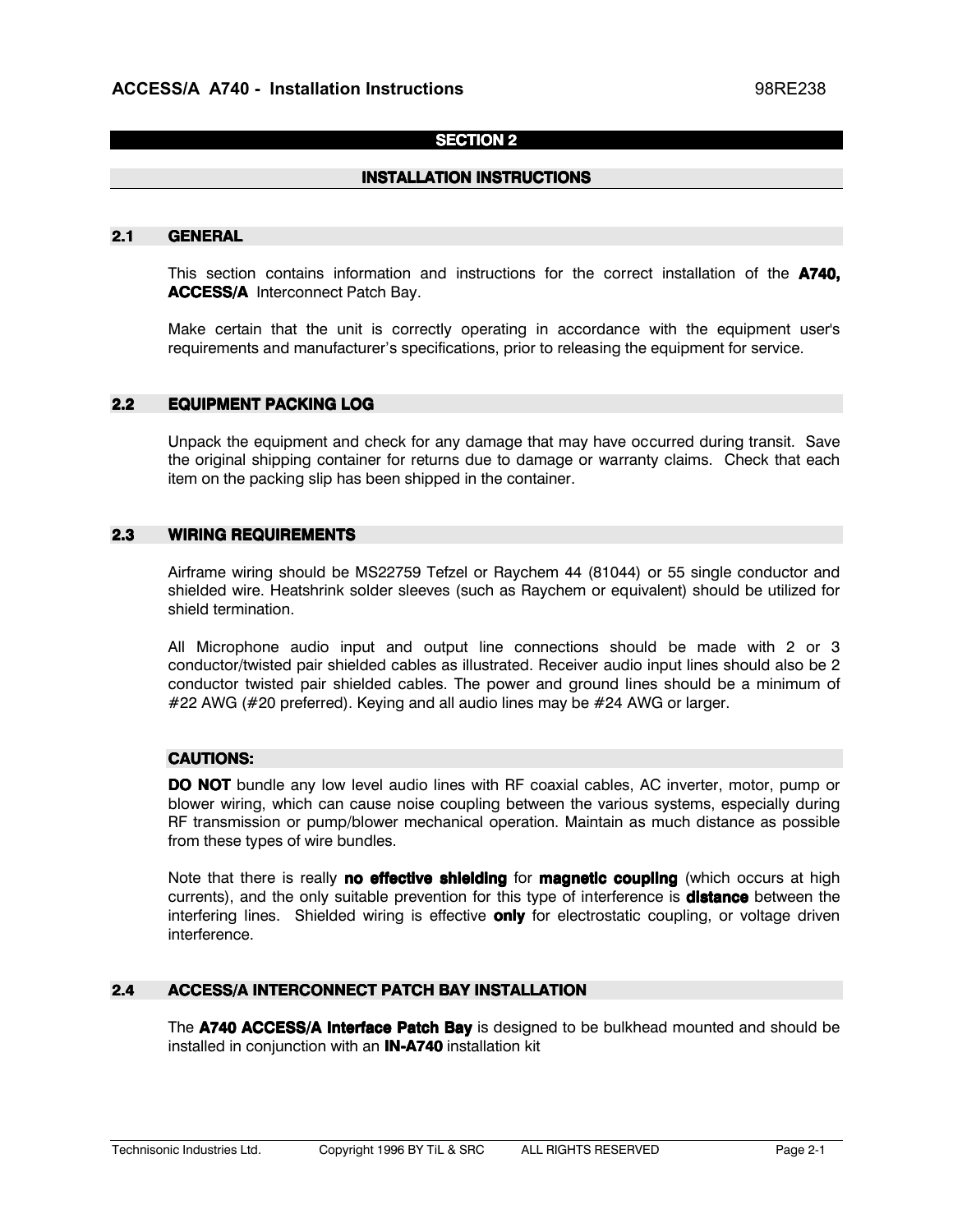### **CABLE CLEARANCE:**

Allow at least 2.5" of additional height clearance for mating connectors and hoods (side routing), or 3.0" (back routing). Cables should only be long enough to reach the intended mating plug, to avoid accidental mis-mating later. Cables should be tagged with the mating connector location (J2003, etc.) for greater clarity.

### **ALERT OPERATION:**

Alerting, if routed through this system, is normally taken from one of the rear station plugs.

### **SHIELD GROUNDS:**

Convenient **shield ground connections** are provided at each connector for the indicated input signal shield drains, and will give the shortest possible return for these lines. The return for these liens is the chassis of the A740 unit.

### **INTERNAL OPTIONS:**

The internal loads may be manually removed from any RX line, if desired. The ICS load is jumperable (with a patch plug).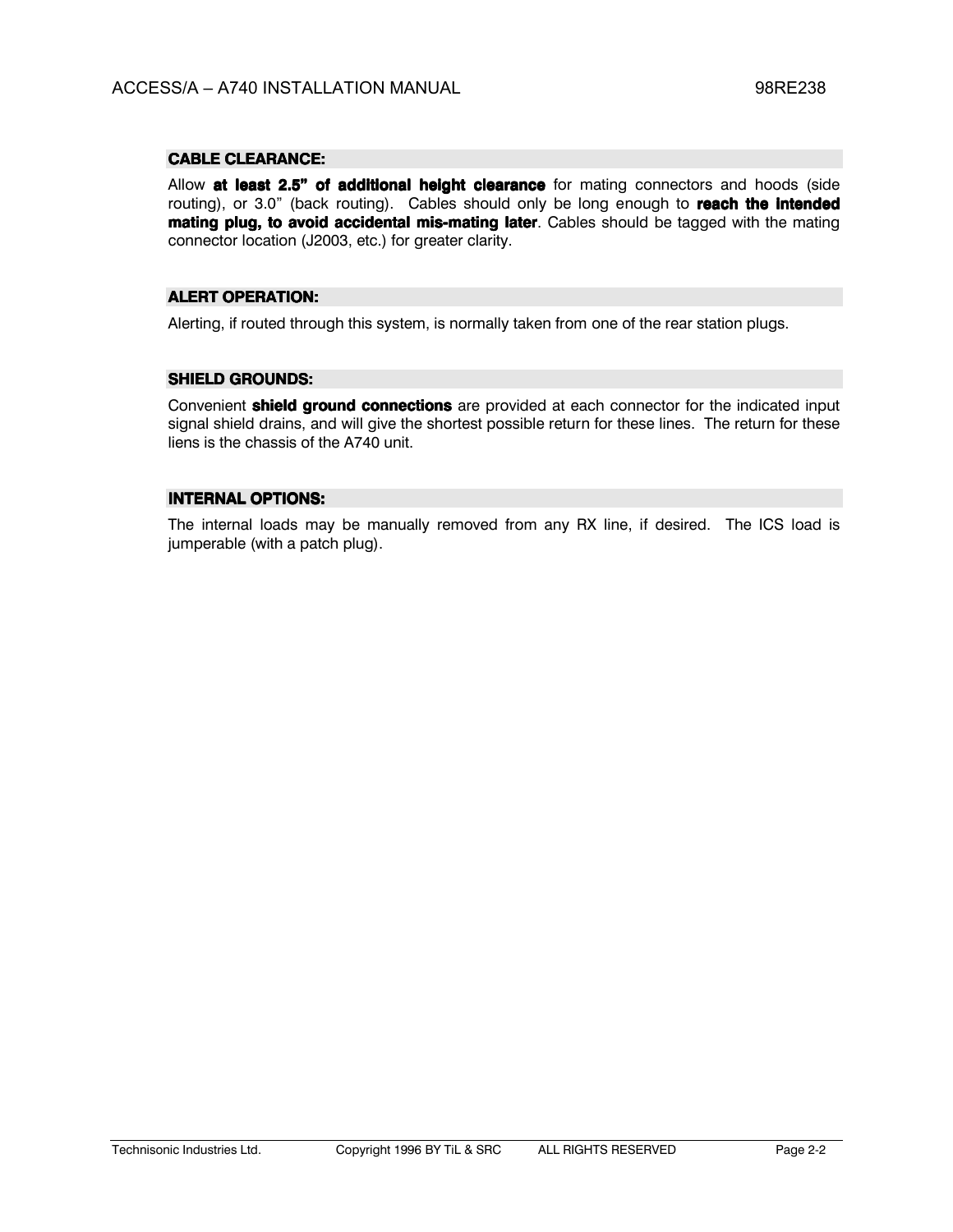#### $2.5$ **INSTALLATION KIT - CONTENTS**

### The IN-A740 installation kit consists of:

- **Ten (10ea.)** 9-pin D-subminiature mating connector (female)
- complete with crimp pins, screw locks and clamshell hoods.
- P1001-1007 & P1009-1011 • DE9S or equiv. Amp p/n 205555-2 or M24308/2-1F connector and pins Amp p/n 205729-1 cable clamp kit Amp p/n 211883-5 screw retainer kit
- One (1 ea.) 9-pin D-subminiature mating connector (male)
- complete with crimp pins, screw locks, and clamshell hood. • DE9P or equiv. P1008 Amp p/n 205556-2 or M24308/4-1F connector and pins
	- Amp p/n 205729-1 cable clamp kit Amp p/n 211883-5 screw retainer kit
- One (1 ea.) 9-pin D-subminiature mating connector (female)
- complete with crimp pins, screw locks, clamshell hood, and a blanking plug or lock out for pin 3.
- DE9S or equiv. P<sub>1012</sub> Amp p/n 205555-2 or M24308/2-1F connector and pins Amp p/n 205729-1 cable clamp kit Amp p/n 211883-5 screw retainer kit
- Four (4ea.) **37-pin D-subminiature mating connectors (male)**
- complete with crimp pins, screw locks and clamshell hoods.
- DC37P or equiv. P2001-2004 Amp p/n 205562-2 or M24308/4-4F connector and pins Amp p/n 205731-1 cable clamp kit Amp p/n 211883-5 screw retainer kit
- Four (4ea.) 25-pin D-subminiature mating connectors (male)
- complete with crimp pins, screw locks and clamshell hoods.
- DB25P or equiv. P3001-3004 Amp p/n 205560-2 or M24308/4-3F connector and pins Amp p/n 205718-1 cable clamp kit Amp p/n 211883-5 screw retainer kit
- Four (4ea.) 15-pin D-subminiature mating connectors (male)
- complete with crimp pins, screw locks and clamshell hoods.
- DA15P or equiv. P4001-4004 Amp p/n 205558-2 or M24308/4-2F connector and pins Amp p/n 205730-1 cable clamp kit Amp p/n 211883-5 screw retainer kit

### In addition, the A740 unit itself comes with:

- 1. This manual.
- 2. Warranty registration card.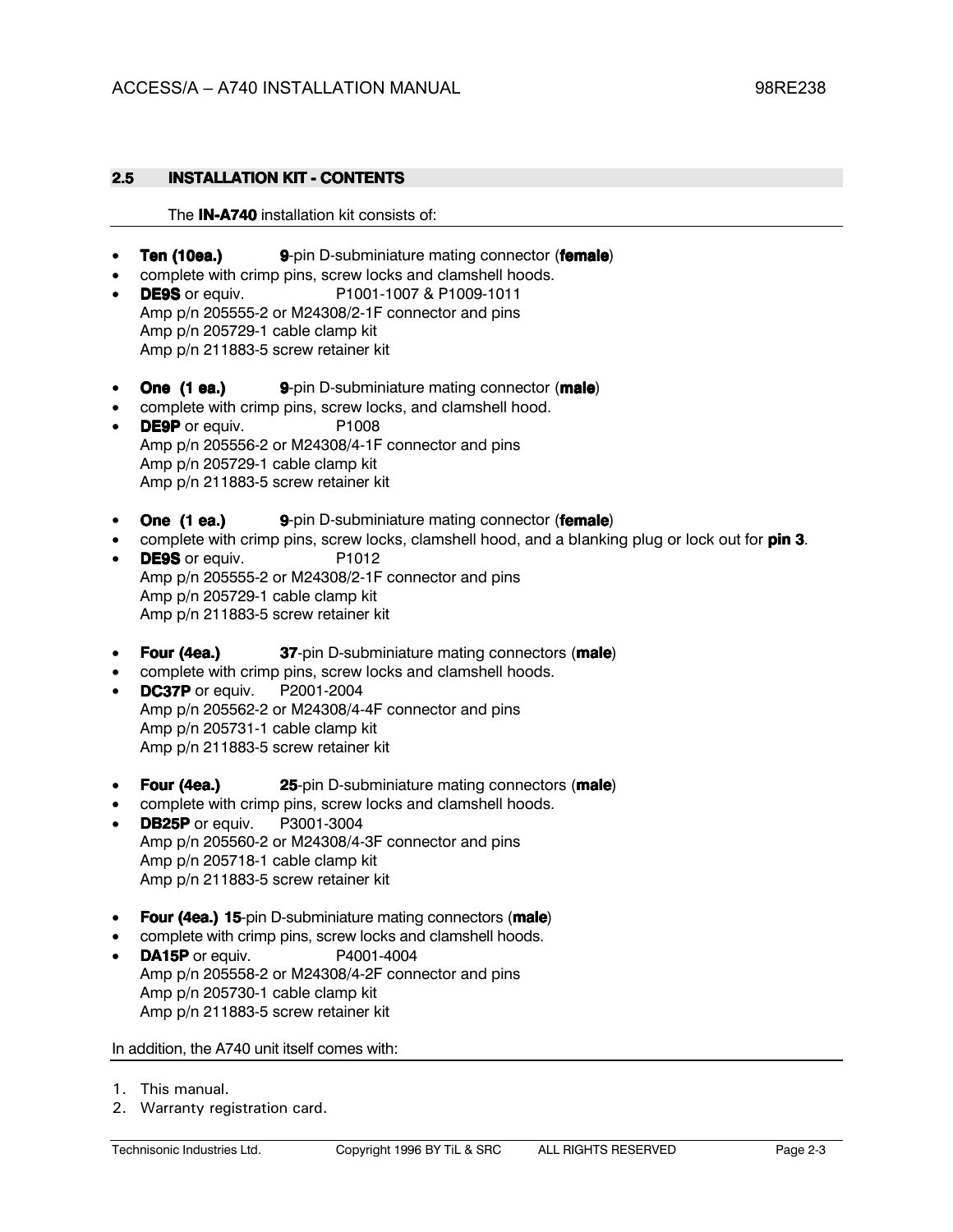#### $2.6$ **INSTALLATION - PIN LOCATIONS AND CONNECTIONS**

## **A740 Interconnect Patch Bay**

- The A740 may be used to reduce installation problems in the airframe, and provides a simple and easily updated central interconnect for the ship's audio system. If all default wiring is in place, then adding new radios is a simple matter of plugging them into the designated A740 connector, and they are then distributed correctly to all other stations in the airframe.
- The A740 has plugs for each of up to 4 ACCESS/A stations, which carry the common radio signals, alerting and ICS data. In addition, it has individual plugs for each of up to 7 transceivers (and/or PA), a common ICS Tie connector for ICS loop control, a connector for a bridge style Tape Player for entertainment, and three connectors for the six (2 per plug) default Nav aids.
- Wiring is detailed in the following section as to how the units are connected together via the A740, and maps are provided for each connector type.
- Internally, the A740 contains a load resistor for each source (1K for radios), to stabilize the line, and give some constant loading. The Tape player contains a pad for each line, to prevent accidental damage via inadvertent line shorts elsewhere in the interconnect (for bridge lines), and will support fully floating tape player lines without any additional interface hardware.
- The Aux/Alerting plug bus is provided for those instances where some common connections are needed, and use of an external matrix block is not desired. Normally, only the pilot/co-pilot positions require these connections. Spare pins may be used for other parallel lines, but these must be lowlevel and not power lines.
- Mic wiring contains RFI filtering (0.022uF bypassing) to reduce interference effects.

| <b>RX Lines</b> | <b>TX Lines</b> | <b>Alerting</b> | <b>Definition</b>                              |
|-----------------|-----------------|-----------------|------------------------------------------------|
| J2001,          | J3001,          | J4001           | <b>Pilot's Position</b>                        |
| J2002,          | J3002,          | <b>J4002</b>    | <b>Co-Pilot's Position</b>                     |
| J2003,          | J3003,          | J4003           | <b>Rear Station</b>                            |
|                 |                 |                 | (or J4003 may be used for alerting/Nav inputs) |
| J2004,          | J3004,          | J4004           | <b>Rear Station</b>                            |
|                 |                 |                 | (or J4004 may be used for alerting/Nav inputs) |

### These definitions are NORMALLY used with the A740: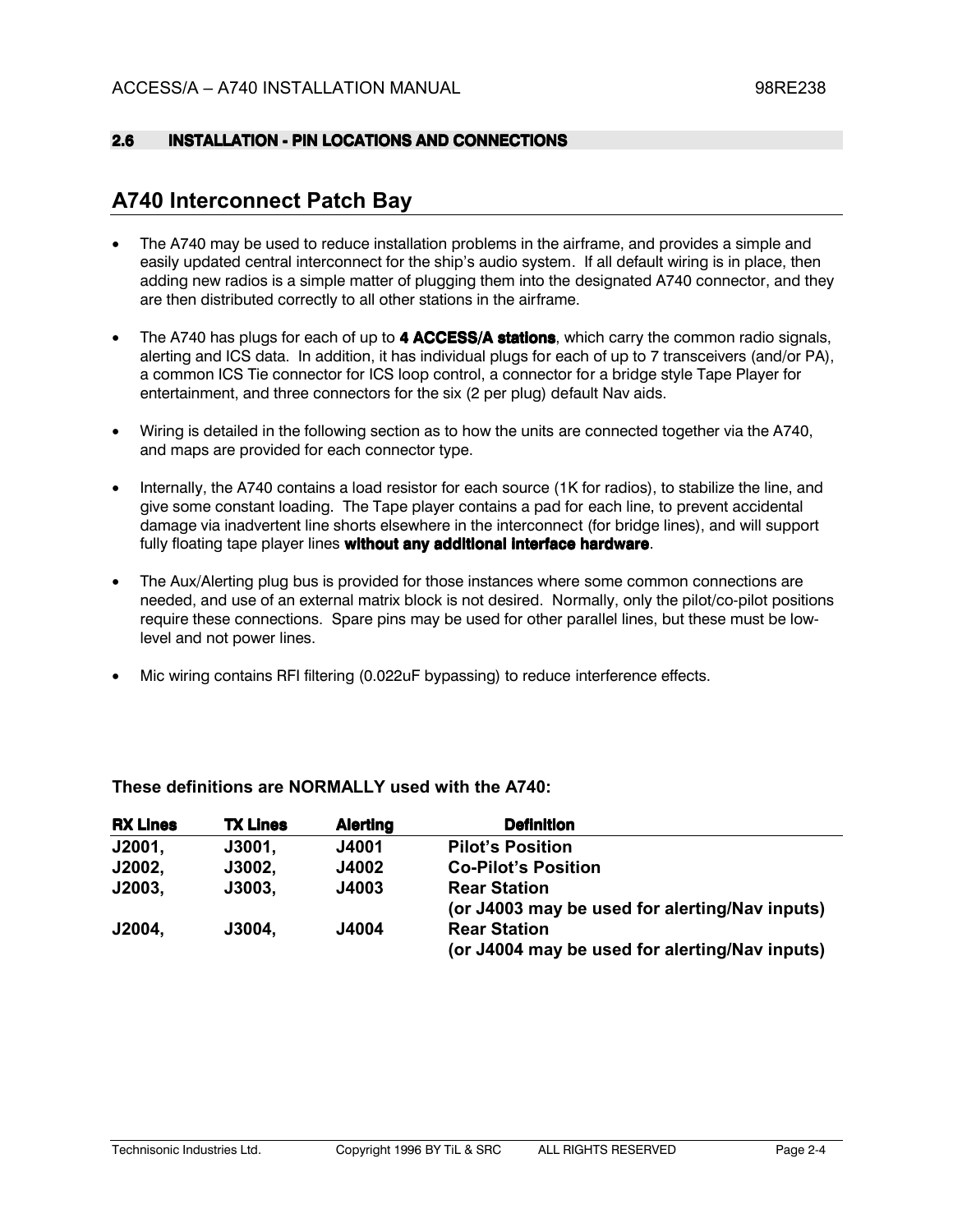### **IMPORTANT!**

Plugs may be interchanged for testing or other operations without damage, but the mapping of ICS Tie signals *will be affected* at connector **J1008** as these cables are moved to other stations.

Likewise, radio plugs may be changed for trouble-shooting purposes, but the mapping to specific switches on a control station *will then be changed*.

*NEVER exchange transceiver and receiver connectors*, as they have different signals on their pins, and loss of functionality will result.

Tape player connector J1012 is KEYED with a *blocking pin* to prevent mis-mating, as this line can be *damaged by incorrect installation* at the A740.

For best results, the *cables should be dressed at the A740 so that the correct A740 location is clear by cable length and location*, as well as a connector label tag on each plug.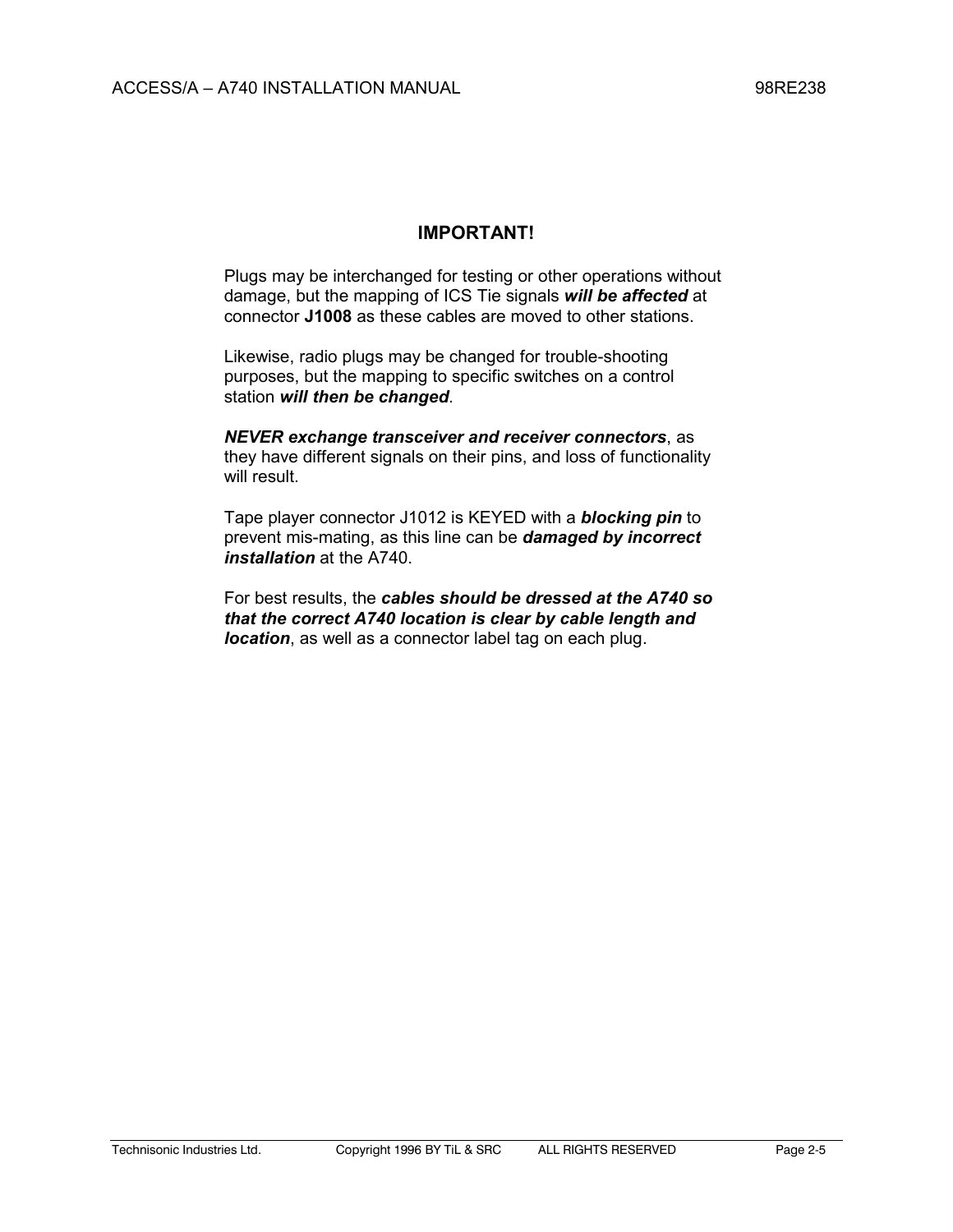### **RX Connector J2001 through J2004 DC37S**

### **Mating Cable Connector: DC37P (37 Pin Male)**

| J2001J<br>2004 |                | <b>Connector Pin Assignments</b>                           | <b>RX Connector</b>                                                                                                    |
|----------------|----------------|------------------------------------------------------------|------------------------------------------------------------------------------------------------------------------------|
| Low            | High           | <b>Connection</b>                                          | <b>Notes</b>                                                                                                           |
|                |                |                                                            |                                                                                                                        |
| 20             | 1              | <b>ICS Node</b>                                            | <b>ICS Tie Line Between Units</b>                                                                                      |
| 21             | $\overline{2}$ | Can be used for additional<br>Shield grounds, if required. | Sum Line need NOT brought out to<br>these pins, but routed to an A770<br>eyebrow unit ONLY! Tied to ground at<br>A740. |
| 22             | 3              | Direct Input                                               | <b>Unswitched Direct Input</b>                                                                                         |
| 4              |                | <b>Shield Ground</b>                                       | Airframe ground                                                                                                        |
| 23             | 5              | Music R Audio (supports                                    | Switch #4 Pin 23 is common                                                                                             |
|                |                | <b>BRIDGE OUTPUT!)</b>                                     | Right-hand-most RX switch.                                                                                             |
| 24             | 6              | Music L Audio (supports                                    | Switch #4 Pin 24 is common                                                                                             |
|                |                | <b>BRIDGE OUTPUT!)</b>                                     | Right-hand-most RX switch.                                                                                             |
| 25             | $\overline{7}$ | NAV 6 RX Audio                                             | Switch #3                                                                                                              |
| 26             | 8              | NAV 5 RX Audio                                             | Switch #3                                                                                                              |
| 27             | 9              | NAV 4 RX Audio                                             | Switch #2                                                                                                              |
| 28             | 10             | NAV 3 RX Audio                                             | Switch #2                                                                                                              |
| 29             | 11             | NAV 2 RX Audio                                             | Switch #1                                                                                                              |
| 30             | 12             | NAV 1 RX Audio                                             | Left-hand-most RX switch<br>Switch #1                                                                                  |
| 31             | 13             | COM 7 RX Audio                                             | Not Used If PA Enabled.                                                                                                |
|                |                |                                                            | Right-hand-most TX switch.                                                                                             |
| 32             | 14             | COM 6 RX Audio                                             |                                                                                                                        |
| 33             | 15             | COM 5 RX Audio                                             |                                                                                                                        |
| 34             | 16             | COM 4 RX Audio                                             |                                                                                                                        |
| 35             | 17             | COM 3 RX Audio                                             |                                                                                                                        |
| 36             | 18             | COM 2 RX Audio                                             |                                                                                                                        |
| 37             | 19             | COM 1 RX Audio                                             | Left-hand-most TX switch                                                                                               |

| Common Lines        | Floating above airframe ground in ACCESS systems, but serves as<br>common signal low for corresponding input signal lines. |
|---------------------|----------------------------------------------------------------------------------------------------------------------------|
| <b>Common Lines</b> | Floating above airframe ground in ACCESS systems, and <b>not connected</b><br>to any other common line in the system.      |

### These lines are connected Pin-for-Pin from J201 on ACCESS/A panels, EXCEPT for pins 2 & 21, which are not brought out to this connector.

### View from solder side of DC37P MATING CONNECTOR:

 37............................. 20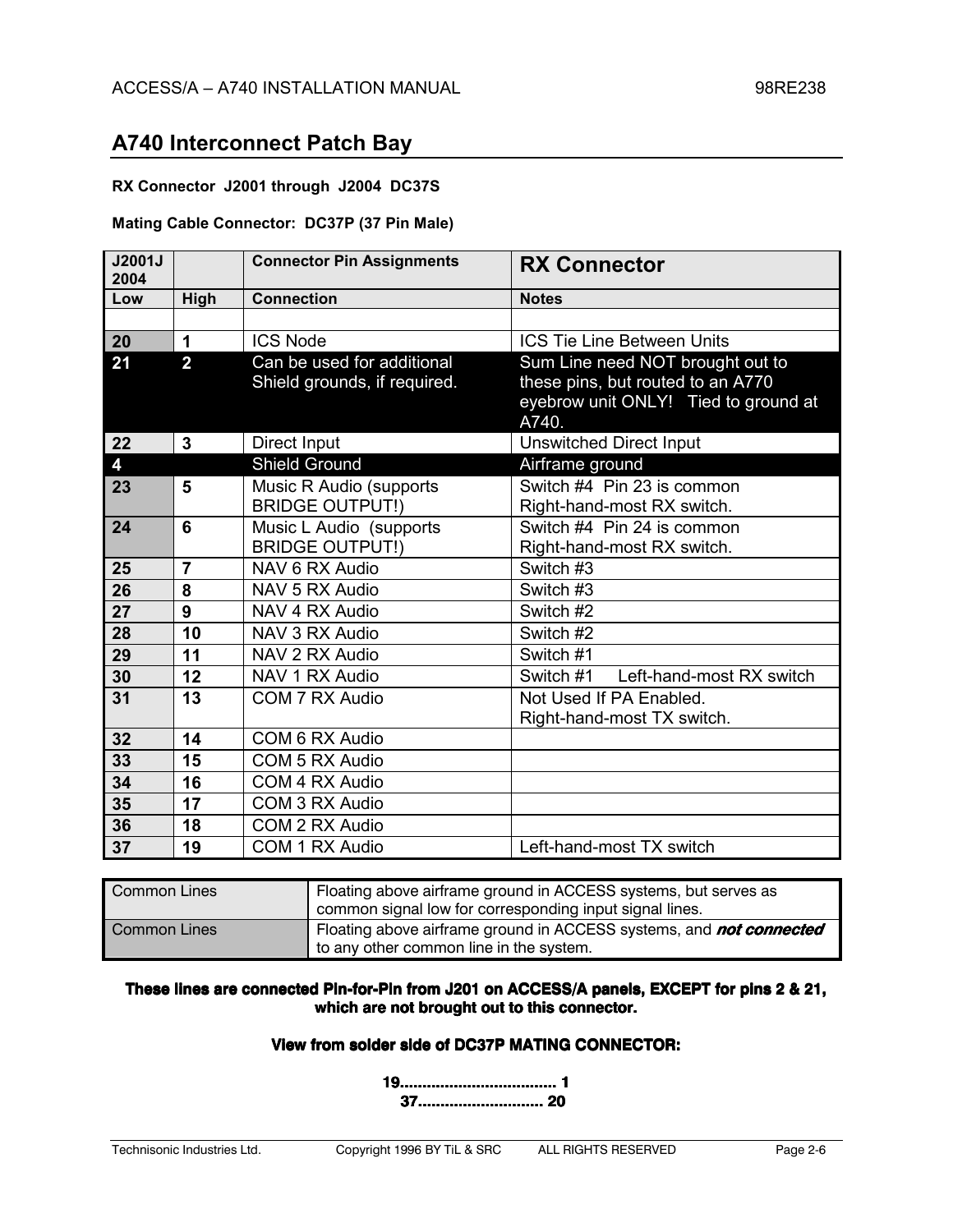**TX Connector J3001 through J3004 DB25S** 

**Mating Cable Connector: DB25P (25 Pin Male)**

| J3001-3004 |            |              | <b>TX Connector Pin Assignments</b>          | <b>ACCESS/A System</b>       |
|------------|------------|--------------|----------------------------------------------|------------------------------|
| Com        | <b>Mic</b> | <b>Key</b>   | <b>Connection</b>                            | <b>Notes</b>                 |
| 14         |            | $\mathbf{2}$ | COM 7/PA TX Mic Out                          |                              |
| 3          | 15         | 16           | COM 6 TX Mic Out                             |                              |
| 17         | 4          | 5            | COM 5 TX Mic Out                             |                              |
| 6          | 18         | 19           | COM 4 TX Mic Out                             |                              |
| 20         |            | 8            | COM 3 TX Mic Out                             |                              |
| 9          | 21         | 22           | COM 2 TX Mic Out                             |                              |
| 23         | 10         | 11           | COM 1 TX Mic Out                             |                              |
|            |            | <b>Spare</b> |                                              |                              |
|            |            | 24           | Spare parallel line                          | use if needed between units. |
|            |            | 25           | Spare parallel line                          | use if needed between units. |
|            |            | 12           | Spare parallel line                          | use if needed between units. |
| 13         |            |              | Chassis Ground, for<br>Shields, if required. |                              |

These lines are connected functionally, from the corresponding functional equivalent on J101 (i.e., COMM 7 Key to COMM7 Key) on ACCESS/A panels. The other pins on J101 (a 50 pin plug) are not routed to this plug, as they are local system connections only. The particular pattern shown is used to maximize isolation between mic lines (by inserting

common/ground or PTT lines between audio signals), and should be modified with care, or increased cross-talk may result.

View from solder side of MATING CABLE CONNECTOR DB25P:

 25.................................14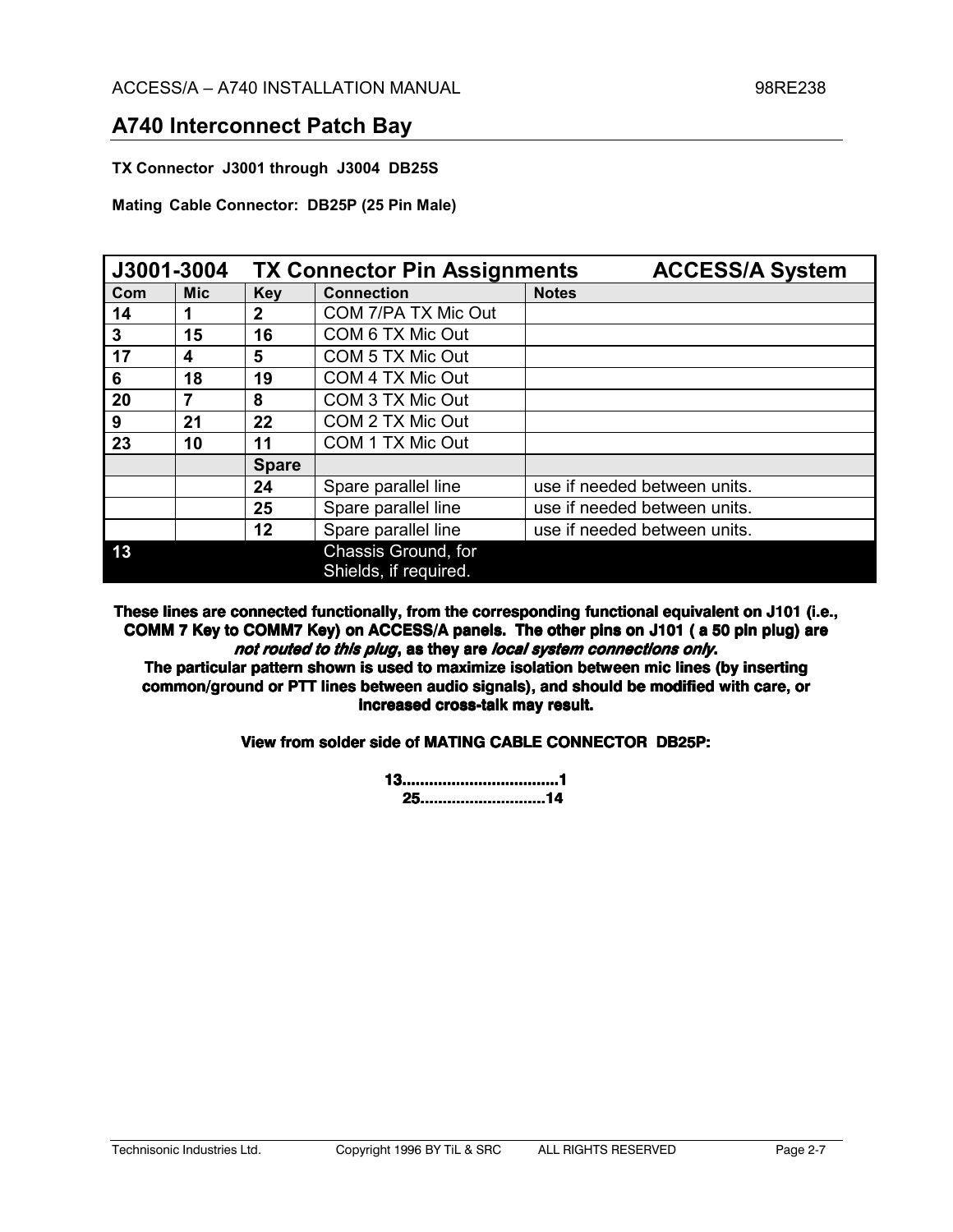**TX Connector J4001 through J4004 DA15S** 

### **Mating Cable Connector: DA15P (15 Pin Male)**

This is an optional patch connection, if required. It may be used for common alerting, or other functions that are low level signals ONLY. Use caution with audio lines, and be sure common/ground lines are interleaved between signals to provide shielding. All connector lines are in parallel, and pin 8 is connected to chassis ground for a shield connection, if required.

| J4001<br>J4004 |                         | <b>Connector Pin Assignments</b>           | <b>Alerting Connector</b>                                              |
|----------------|-------------------------|--------------------------------------------|------------------------------------------------------------------------|
| Low            | High                    | <b>Connection</b>                          | <b>Notes</b>                                                           |
|                | 1                       | <b>Possible alerting connections</b>       |                                                                        |
|                | $\overline{2}$          | Alert 1 (in)                               | <b>Active when grounded. Accepts</b><br>+28VDC.                        |
|                | $\mathbf{3}$            | Alert 2 (in)                               | <b>Active when grounded. Accepts</b><br>+28VDC.                        |
|                | 4                       | Alert 3 (in)                               | <b>Active when grounded. Accepts</b><br>+28VDC.                        |
|                | 5                       | Alert 4 (in)                               | Active when grounded. Accepts<br>+28VDC.                               |
|                | $\overline{7}$          | Alert 5 (in)                               | <b>Active when grounded. Accepts</b><br>+28VDC.                        |
|                | 6                       | Alert 6 (in)                               | <b>Active when grounded. Accepts</b><br>+28VDC.                        |
|                |                         |                                            | Tied to pin 2 on J1012 (Tape Plug) for<br>common ICS call connections. |
|                |                         |                                            |                                                                        |
| 8              |                         | <b>Shield Ground (Chassis) if Required</b> | Airframe ground                                                        |
|                |                         |                                            |                                                                        |
|                |                         | Possible audio connections                 |                                                                        |
| 9              | 1                       | <b>Aux Audio #1</b>                        | see notes below.                                                       |
| 10             | $\overline{2}$          | <b>Aux Audio #2</b>                        | see notes below                                                        |
| 11             | $\overline{\mathbf{3}}$ | Aux Audio #3                               | see notes below                                                        |
| 12             | $\overline{\mathbf{4}}$ | Aux Audio #4                               | see notes below                                                        |
| 13             | 5                       | <b>Aux Audio #5</b>                        | see notes below                                                        |
| 14             | 6                       |                                            | Do not use for audio, due to line                                      |
|                |                         |                                            | connected to J1012, this is a                                          |
|                |                         |                                            | signaling connection ONLY.                                             |
| 15             | $\overline{7}$          | <b>Aux Audio #6</b>                        | see notes below                                                        |
|                |                         |                                            |                                                                        |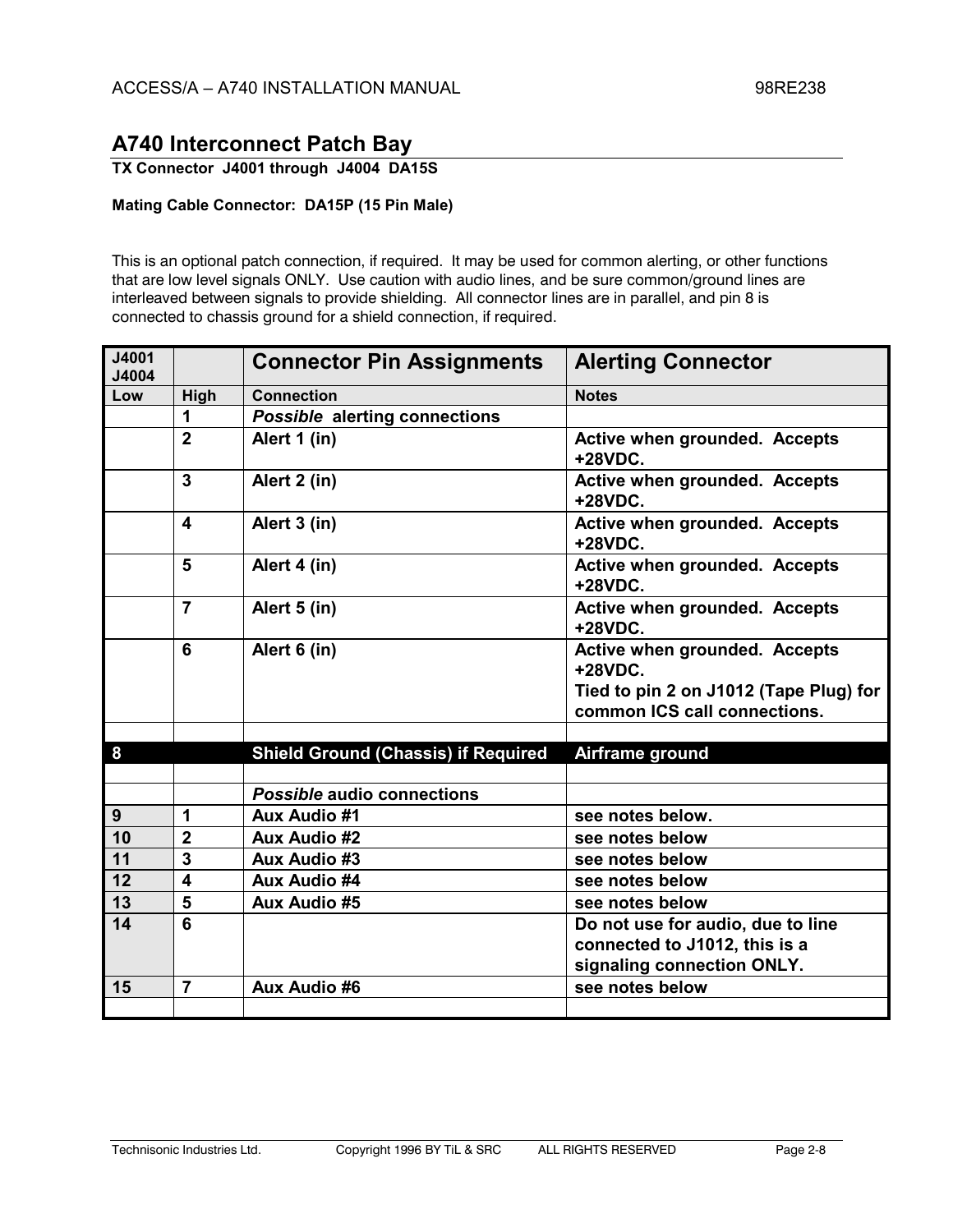Alerting has separate power and ground connections, unrelated to the rest of the audio system. Power may be taken from an existing alerting breaker, to retain the alerting defeat function by pulling one common breaker. Power consumption is very low, typically under 25mA.

### These alerting lines (if required) can be connected function for function from J102 on ACCESS/A panels.

### **IMPORTANT!**

This connector array may also be used for supplemental Nav Aids (beyond the 6 default lines & tape lines) to flight crew positions. In this case, one of the rear crew plugs is used as the feed point for those systems. These lines may be routed to an A770 eyebrow expansion unit to give additional switched system inputs. The mechanical internal mapping (for lowest coupling and cross-talk) is to use a pin from one row (1-7), then the adjacent one from the other row (9-15), alternating high and low lines, as with the other plugs. Pin 8 is already tied to ground for a shield drain. For example, Aux #1, Pin 1 hi, Pin 9 lo; Aux #2, Pin 2 hi, Pin 10 lo, etc.

### View from solder side of DB15P MATING CONNECTOR:

| ,,,,,,,,,,,,,,,,,,,,,, |
|------------------------|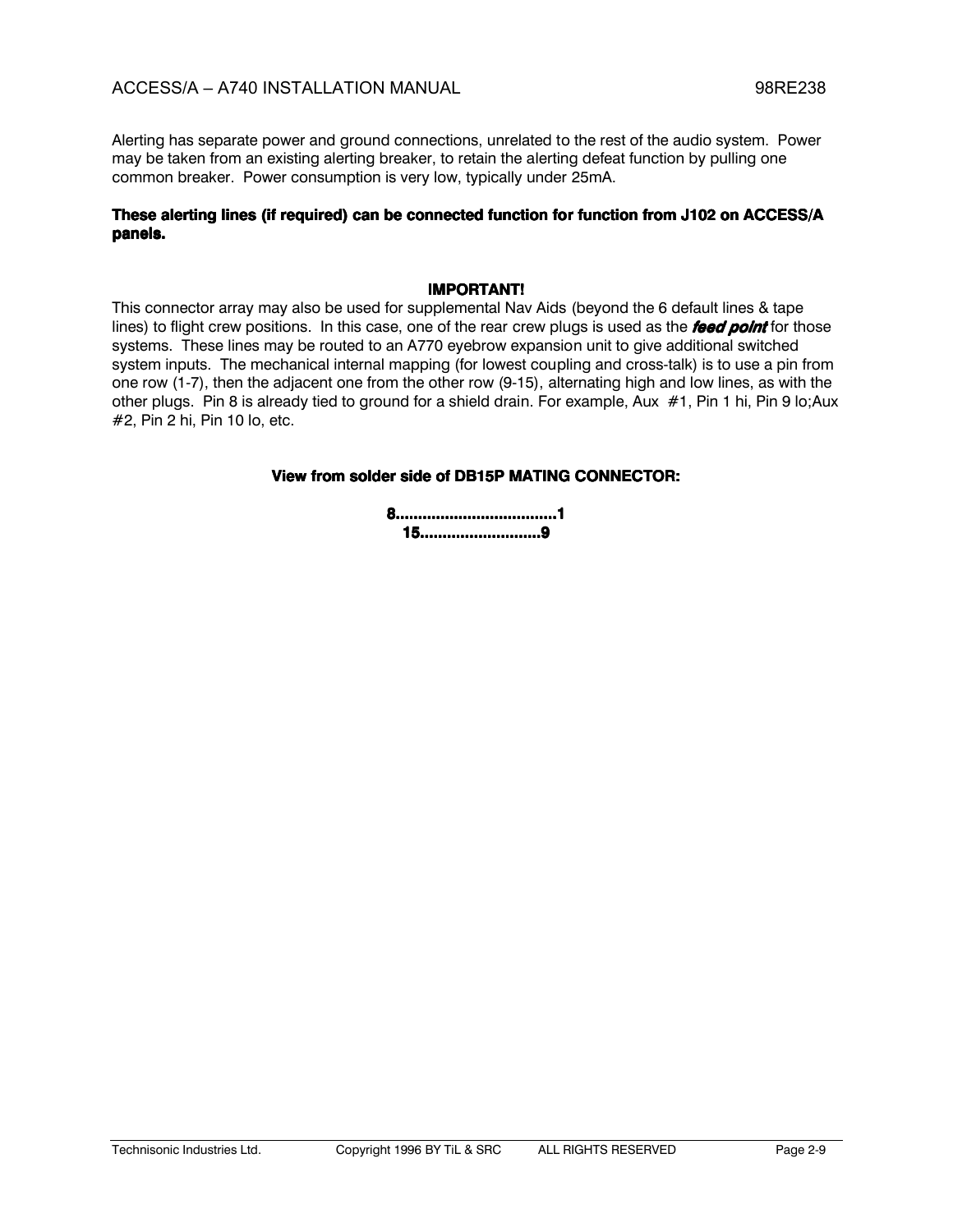### Radio (Transceiver) Connectors J1001 through J1007 DE9P

### Mating Cable Connector: DE9S (9 Pin Female)

These are the plugs for connection to individual system Transceivers (or PA systems). In addition to the TX and RX audio and PTT Keylines, connections are provided for protective shields and an optional "ground" return for the RX audio low line. This ground jumper, if installed, will return the low side of the RX audio line to the local airframe ground, which may (in some circumstances) improve cross-talk or noise floor. This jumper should be left out initially, but may be helpful during installation check-out to improve noise levels due to airframe specific wiring issues. If the radio sources are all floating, and single conductor shielded wiring has been used (physically possible, but not recommended), then these ground jumper lines should be installed for **each radio**.

All plugs are wired identically, but are mapped through the appropriate lines and RX & TX plugs, back to individual stations.

| J1001<br>J1007  |      | <b>Connector Pin Assignments</b> | <b>Transceiver Connector</b>           |
|-----------------|------|----------------------------------|----------------------------------------|
| Low             | High | <b>Connection</b>                | <b>Notes</b>                           |
| $6\phantom{1}6$ |      | <b>RX Audio</b>                  | Always use both lines.                 |
| $\overline{2}$  |      | <b>RX Ground Jumper</b>          | Connect 2 & 3 to ground RX Low Line.   |
| 3               |      | <b>RX Ground Jumper</b>          | <b>Local Ground</b>                    |
|                 | 4    | <b>TX PTT</b>                    | Radio Key Line                         |
| <b>9</b>        | 5    | <b>TX Audio</b>                  | Radio Mic Line, always use both lines. |
|                 |      | <b>RX Shield</b>                 | Connected to local ground              |
| 8               |      | <b>TX Shield</b>                 | Connected to local ground              |
|                 |      |                                  |                                        |

#### **Interconnect Patch Bay Plug Assignments:**

| J1001 | COM <sub>1</sub>         |
|-------|--------------------------|
| J1002 | COM <sub>2</sub>         |
| J1003 | COM <sub>3</sub>         |
| J1004 | COM4                     |
| J1005 | COM <sub>5</sub>         |
| J1006 | COM6                     |
| J1007 | <b>COM7 or PA System</b> |

### View from solder side of DE9S MATING CONNECTOR: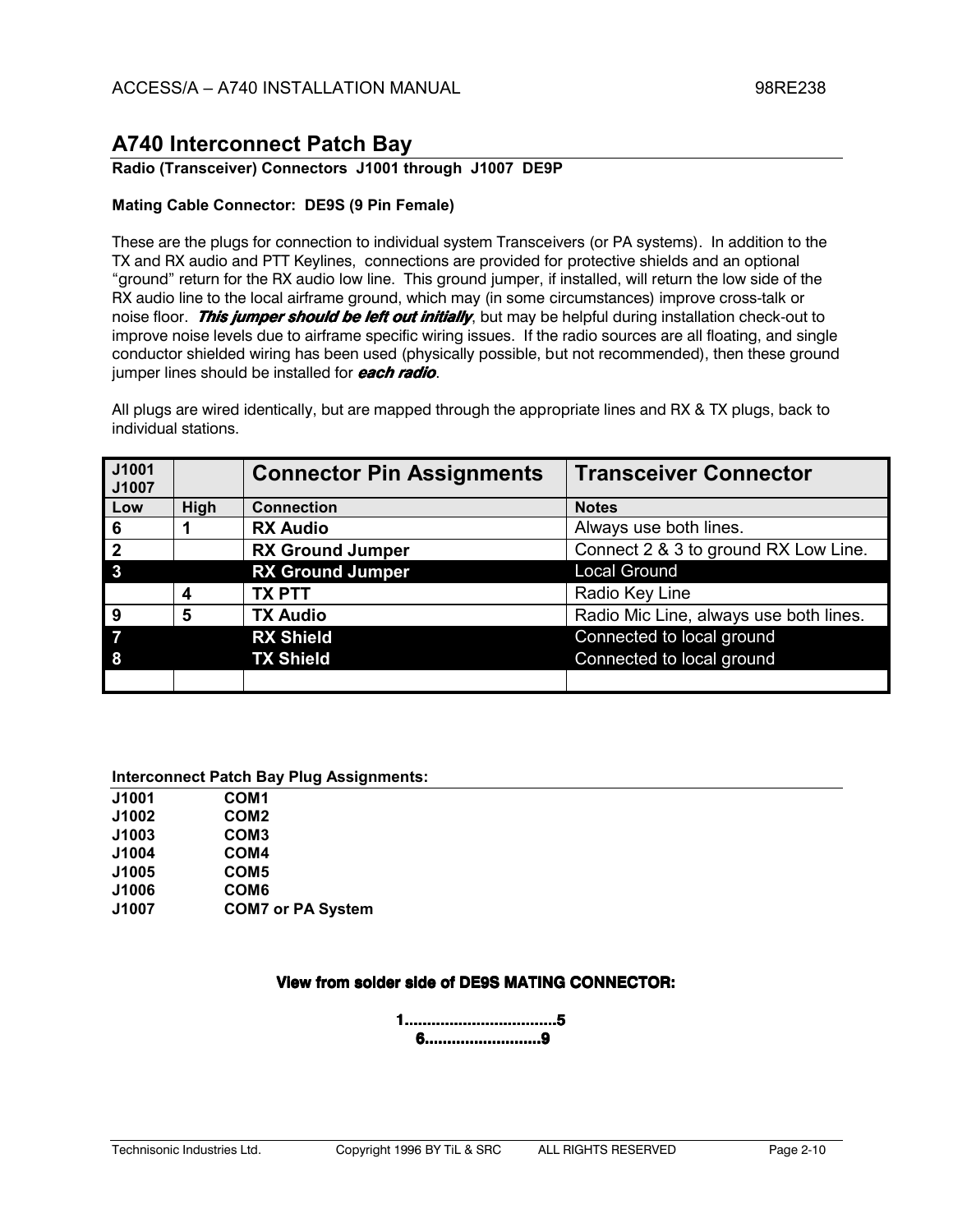### **ICS Connector J1008 DE9S**

### **Mating Cable Connector: DE9P (9 Pin Male)**

This plug is for attachment to an additional ICS LOOP CONTROL system, or the tie/split functions of an A770 eyebrow panel. If no connection is made to these pins, there will be **NO ICS SIGNALS IN THE** AIRFRAME! It is important to at least jumper the lines here together, to insure that common ICS Audio is shared between stations. If an A770 is used to route and split the ICS audio, it will perform this signal combining function internally.

| J1008                   |                | <b>Connector Pin Assignments</b>                 | <b>ICS Connector</b>                                                         |
|-------------------------|----------------|--------------------------------------------------|------------------------------------------------------------------------------|
| Low                     | High           | <b>Connection</b>                                | <b>Notes</b>                                                                 |
| 6                       | 1              | J2003 & 2004 ICS Line (rear stations)            | Route to A770 (rear position). Or:<br>Jumper 1, 2, & 3 together for          |
|                         |                |                                                  | common ICS                                                                   |
| $\overline{7}$          | $\overline{2}$ | J2002 ICS Line (usually the co-pilot)            | Route to A770 (crew position), Or:                                           |
|                         |                |                                                  | Jumper 1, 2, & 3 together for<br>common ICS                                  |
| 8                       | $\mathbf{3}$   | J2001 ICS Line (usually the pilot)               | Route to A770 (pilot position), Or:                                          |
|                         |                |                                                  | Jumper 1, 2, & 3 together for<br>common ICS                                  |
| $\overline{\mathbf{4}}$ |                |                                                  | To common shields of these twisted                                           |
|                         |                | Shield Ground line, attached to local<br>ground. | pair lines.                                                                  |
| 9                       | 5              | Direct Input (unswitched)                        | To a signal source desired to be                                             |
|                         |                |                                                  | unswitched in the audio system. Note<br>that this line is partially muted to |
|                         |                |                                                  | sidetone level during TRANSMIT                                               |
|                         |                |                                                  | operation within a given station.                                            |
|                         |                |                                                  |                                                                              |
|                         |                |                                                  | 6,7, & 8 are already internally                                              |
|                         |                |                                                  | common.                                                                      |
|                         |                |                                                  |                                                                              |

To add an external ICS Loop device, it is normally tied to the common bus of these pins for fully shared ICS audio. The external loop usually supports rear passengers, and is most logically grouped with the rear stations for tie/split bus operation. These line usually go to an A770 evebrow panel for loop control, but can be bussed as desired at the A740, if no separate control is used. For ICS audio to pass between stations, they MUST have this line connected together.

The direct input may be sent to any desired source, but is UN-switched at all stations, and **will always be** heard regardless of panel switch settings. If this line is not used, it should either be left out of the harness altogether, or jumpered pin 9 to 5 at this plug, to reduce noise pick-up. This line may be the source of considerable system noise, if terminated incorrectly.

### View from solder side of DE9P MATING CONNECTOR:

5...................................1 9.............................6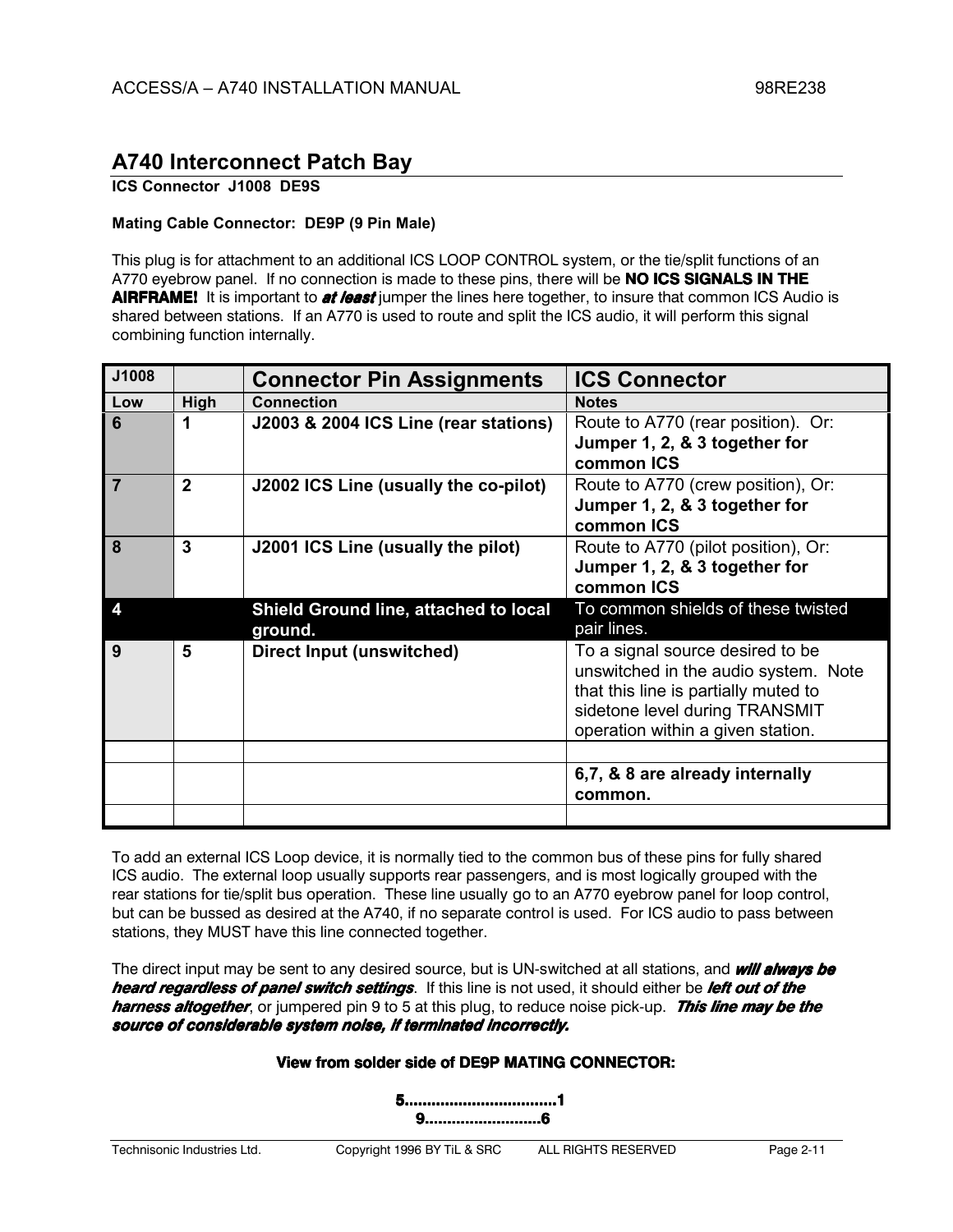### **Radio (Receiver) Connectors J1009 through J1011 DE9P**

### **Mating Cable Connector: DE9S (9 Pin Female)**

These are the plugs for connection to individual receivers or Nav aids. In addition to two sets of RX audio lines, connections are provided for shields and a "ground" return for the RX audio low lines. This ground jumper, if installed, will return the low side of the RX audio line to the local ground, which may (in some circumstances) improve cross-talk or noise floor. This jumper should be left out initially, but may be helpful during installation check-out to improve noise levels due to airframe specific wiring issues. If the radio sources are all floating, and single conductor shielded wiring has been used (possible, but not recommended), then these jumper lines should be installed for each radio.

All three plugs are wired identically, but are mapped on the appropriate lines back to the RX plugs, and back to individual stations.

| J1009<br>J1011   |      | <b>Connector Pin Assignments</b> | <b>RX Connector</b>                  |
|------------------|------|----------------------------------|--------------------------------------|
| Low              | High | <b>Connection</b>                | <b>Notes</b>                         |
| 6                |      | RX Audio A (odd numbered Nav)    | Always use both lines.               |
| $\overline{2}$   |      | <b>RX Ground Jumper</b>          | Connect 2 & 3 to ground RX A Low     |
|                  |      |                                  | Line.                                |
| $\mathbf{3}$     |      | <b>RX Ground Jumper</b>          | <b>Local Ground</b>                  |
| $\boldsymbol{4}$ |      | <b>RX Ground Jumper</b>          | Connect 3& 4 to ground RX B Low Line |
| 9                | 5    | RX Audio B (even numbered Nav)   | Always use both lines.               |
|                  |      | <b>RX A Shield</b>               | Connected to local ground            |
| 8                |      | <b>RX B Shield</b>               | Connected to local ground            |
|                  |      |                                  |                                      |

**Interconnect Patch Bay Plug Assignments:** 

| <b>J1009</b> | NAV1      | NAV <sub>2</sub> |  |
|--------------|-----------|------------------|--|
| <b>J1010</b> | NAV3 NAV4 |                  |  |
| J1011        |           | NAV5 NAV6        |  |

## View from solder side of DE9S MATING CONNECTOR: